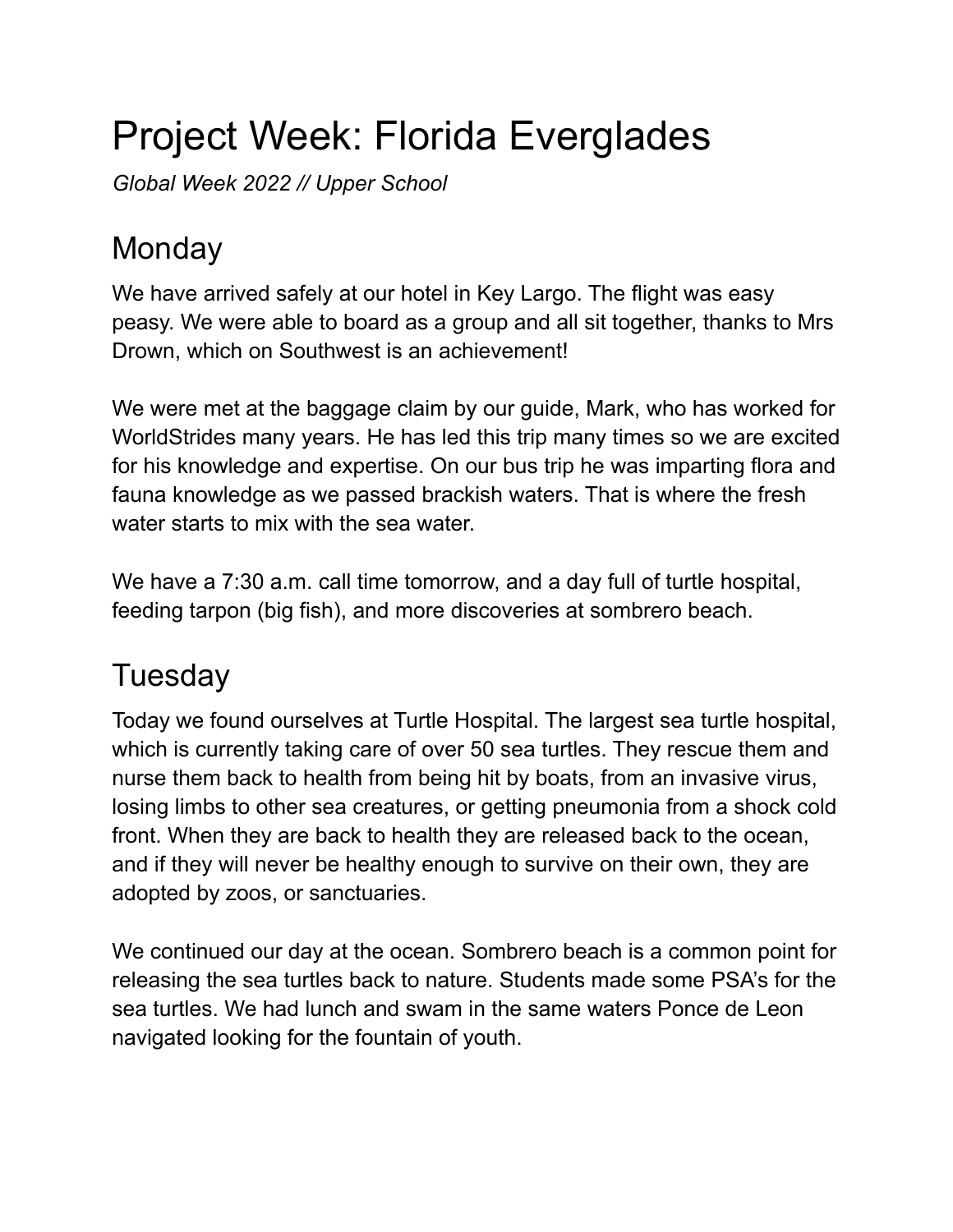We made our way to Robbie's which is a tourist must according to locals. Here we had the chance to feed tarpon, which was quite harrowing.

Upon returning to the hotel, we had dinner and decided to cap the day with a night swim in the hotel pool.

#### **Wednesday**

We began our day picking up some snorkel gear and practicing in a controlled environment (hotel pool). This was in preparation for tomorrow's adventures. After some practice everyone seemed comfortable with the gear.

We ventured into the John Pennekamp State Park and hiked a little to see the different plant life, and some insects and reptiles. There was also an aquarium with the sea life we will observe tomorrow in our snorkel dive. The students got to see and name the many fish native to the coral area we will swim.

The day then found us swimming with dolphins!! We learned about the process of training dolphins and got to use our knowledge of classical, operant, and observational learning. Thank you Pavlov and Skinner. The trainers were amazing, not a Dr Landy in the bunch. Each student was able to not only pet the dolphins, but in the water the dolphin would interact and pull or push them swimming!

And the hits just keep on coming… After dinner we went back to Bayside and the students observed sea life in a touch tank. They handled different aquatic animals and learned specifics about each one. They were also able to dissect a squid, and identify the anatomy.

#### **Thursday**

Today we began by kayaking through John Pennekamp Coral Reef State Park. We were taught how the red musgraves help protect the shoreline